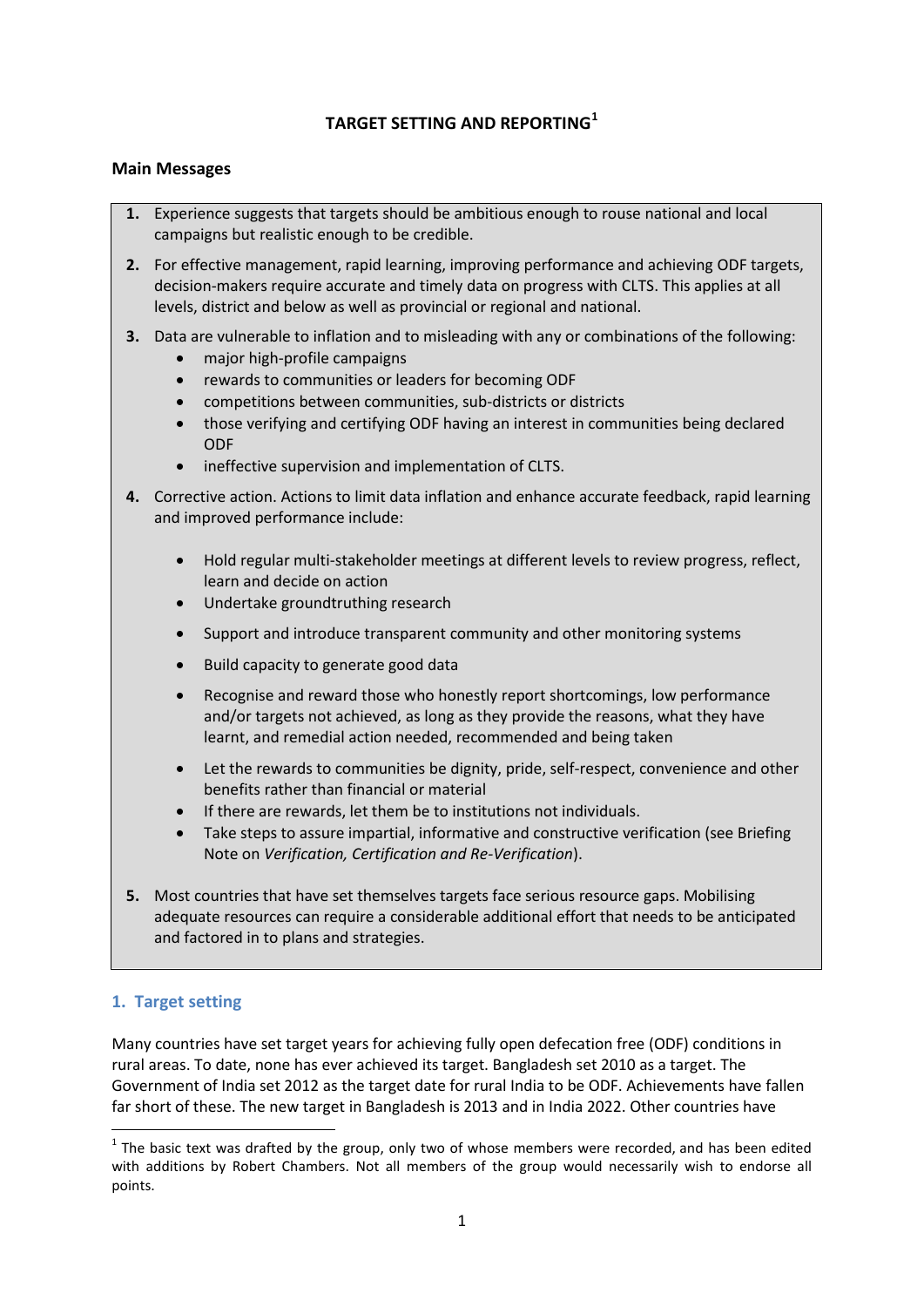ambitious targets – the Northern Region of Ghana 2012, Kenya 2013, Indonesia 2014, Ethiopia 2015 (for universal sanitation coverage), Mauritania 2015, Zambia 2015, Malawi 2016, Nepal 2017, and Madagascar 2018.

**In Ghana,** targets were set based on existing resources (human, financial, logistical etc.) at the grassroot level. The budget allocation (largely supported by development partners) is reported to fully cater.

**In Kenya**, targets were set after a successful pilot phase in six districts. This provided evidence of what was feasible.

**In Malawi**, the target was set based on the MDG target year of 2015, but surpassed the MDG target by aiming for fully ODF conditions, despite knowing that this was ambitious. The strategy was based on three years of experience in implementing CLTS. This strategy is in line with the policy which seeks to achieve universal access to sanitation. Additionally, experience in Malawi indicates that as we move closer to ODF, the challenge becomes greater. For instance, with 88 per cent basic sanitation coverage there are issues of equity and inclusion in trying to reach the remaining segments of the population. What budgets are needed to reach the target? Is what is provided adequate? Is the political buy-in sufficient as translated into Government budget allocation?

**In Ethiopia,** the Federal Ministry of Health together with development partners sets annual targets based on the indicators shown in the Health Sector Development Program (HSDP), which runs for five years. Ethiopia is now implementing HSDP IV. HSDP IV envisages attaining 84 per cent ODF Kebeles (Peasant Associations) by 2015. There is also the Universal Access Plan (UAP) for WASH which targets 100 per cent sanitation and 98 per cent water supply coverage by the same year. Annual targets are set considering achievement of the longer term results which also factors in funding.

**In India,** to accelerate the progress of sanitation in rural areas, the Government of India has designed a paradigm shift in the Total Sanitation Campaign that is now called the Nirmal Bharat Abhiyan (NBA), in the XIIth Five Year Plan. The objective of NBA is to achieve sustainable behaviour change with provision of sanitary facilities in entire communities in a phased, saturation mode with "Nirmal Grams' as outcomes. In contrast with no-hardware subsidy CLTS, this continues to rely on hardware subsidies which have been increased. The new strategy seeks to transform rural India into 'Nirmal Bharat' by adopting a community saturation approach. In 2011-12 about 29,000 Gram Panchayats (clusters of communities) have been targeted to be made open defecation free.

Strategy at the national policy level requires adequate planning for implementation, what is commonly referred to as the roadmap. Targets, meaningful actions and milestones need to be set in relation to the roadmap and to take account of resources needed and available, and deployed to achieve the targets. Decision-makers face the choice of whether to set an ambitious target which cannot be achieved, or more modest and realistic targets to which they may get closer. Opinions will differ but the optimal may be somewhere between these – targets ambitious enough to rouse enthusiasm for national and local campaigns but realistic enough to be credible.

#### **2. Decision-makers' need for timely and reliable data**

The ambitious targets for achieving ODF conditions in the rural areas of many countries pose acute challenges for the accuracy and promptness of reporting and data. As in all fields, decision-makers need timely and reliable data about what is really happening on the ground. This applies at all levels - district and below as well as at higher and national levels. This is sometimes described as 'rapid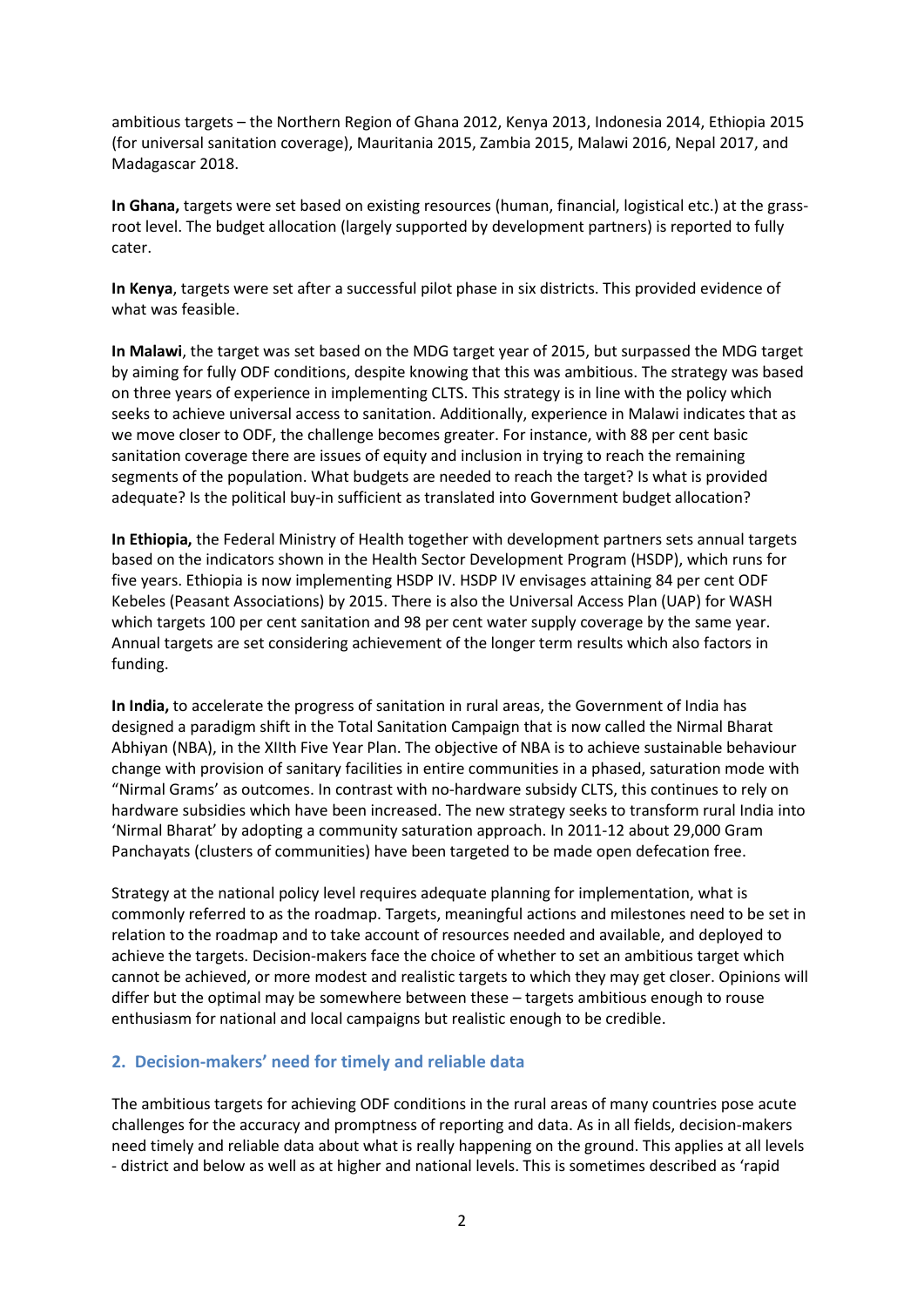realism' and is vital for effective management, corrective actions and improving performance. It requires a high quality of verification, certification and re-verification conducted at scale (see the Briefing Note on this topic). These are major challenges. These notes present experiences and recommendations for meeting and overcoming them.

# **3. Experiences of data inflation**

Data reported upwards have repeatedly turned out to be inflated and misleading. This has been associated with certain common conditions.

- *With major high profile campaigns.* In Ethiopia, a major and intensive campaign mounted in the Amhara Region generated statistics for so many communities ODF in a short time that they lacked credibility and have subsequently had to be discounted. India and Bangladesh have experienced widespread over-reporting in national campaigns with statistics which have then had to be sharply revised downwards (see boxes).
- *Where there are rewards to leaders or communities for becoming ODF.* The rewards create pressures and incentives for influencing verification and certification. Experience shows that where there are rewards for becoming ODF or having ODF certified, there are tendencies for inflated and false reporting. Rewards at the community level may include grants to communities or prizes like motorcycles or bicycles for village heads or government staff. One example is the Nirmal Gram Puruskar (NGP) award in India, where the village head has been honoured and presented with a plaque by the President in a ceremony in Delhi while the community has been given a monetary reward. Re-verifications later showed that the great majority of the communities were far from ODF.<sup>[2](#page-2-0)</sup>
- *Where there are competitions between districts, sub-districts, or even communities, there is a danger of false declarations.* Such competitions have many positive aspects, but strict independent verification is more than ever necessary.
- *When those verifying and certifying have an interest in a positive outcome.* This applies to officials at various levels where there are campaigns and pressures from above and their performance will be judged from above on the basis of communities declared ODF. It may also apply in some cases with NGOs.
- *Where there is ineffective supervision and implementation of CLTS*

In conditions such as these, district, regional and national statistics for communities that are ODF and the numbers of people in these communities progressively lose credibility. They then have to be corrected. India and Bangladesh provide valuable experience of this phenomenon.

## **India Case Study**

The Indian experience with the Total Sanitation Campaign is an important source of learning. Much of the campaign was based on budgets for individual household hardware subsidy. Pressures to disburse and local corruption contributed to misleading reporting of toilets constructed based on budget disbursements recorded. This led to a cumulative estimate of 68 per cent toilet coverage in rural areas when the 2011 national census found only 31 per cent. In one estimate this meant that there were 63 million missing toilets. In Himachal Pradesh which had a no hardware subsidy campaign with some CLTS, and an intensive campaign with districts competing, performance was much better, but there too the census figure of 67 per cent fell far short of the much higher

<span id="page-2-0"></span><sup>&</sup>lt;sup>2</sup> The CLTS Handbook, page 55 and the Lukenya Notes, appendix to the section on verification. In 2010, revised guidelines were introduced to tighten up on certification and to enhance sustainability of ODF conditions. The guidelines include release of prize money in two equal instalments, the first immediately after communities have been selected for the award, and the second 6 months later if ODF status is confirmed.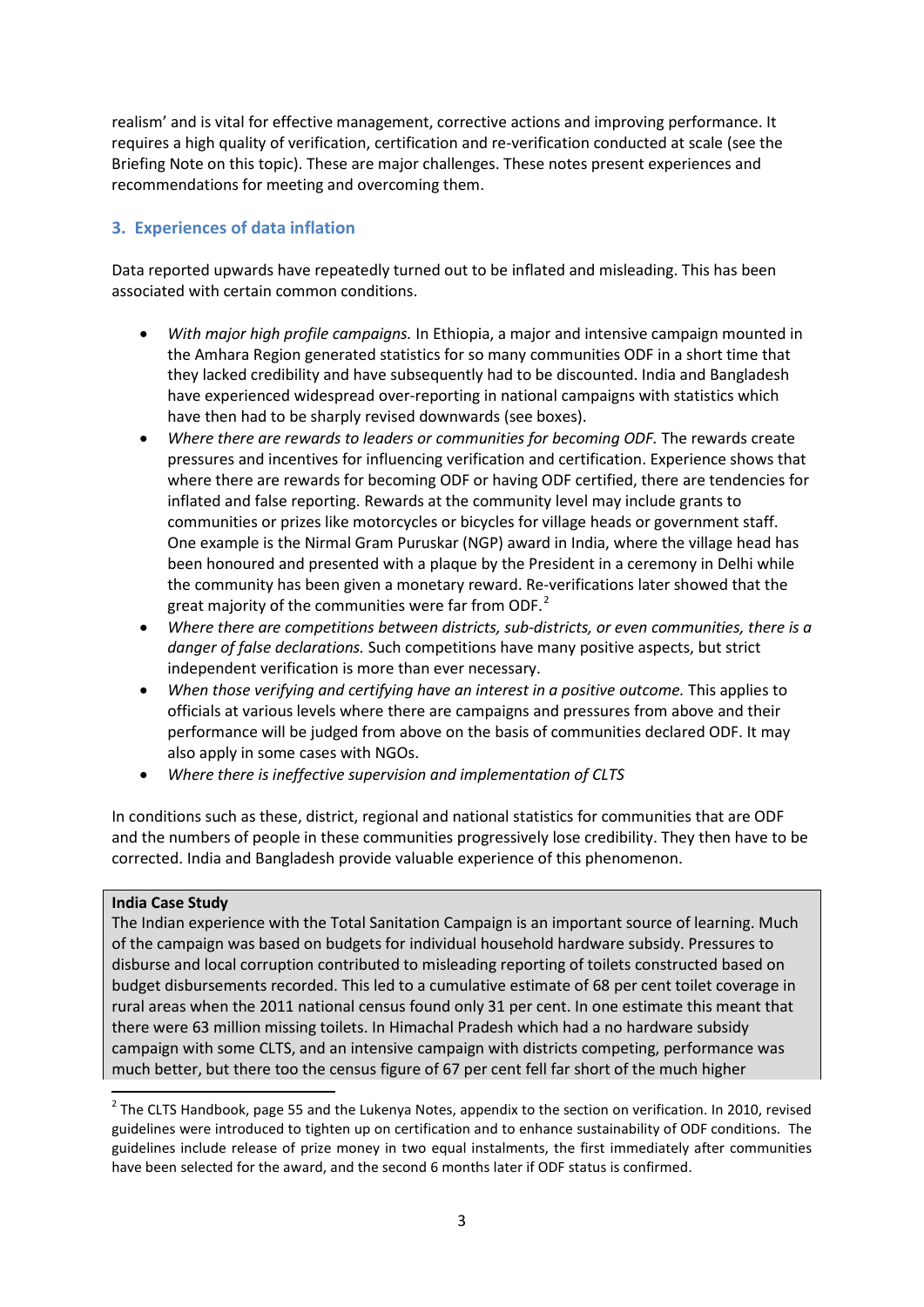coverage that had been reported. The lessons are that hardware subsidies, drives and incentives to disburse funds, and competition are all liable to generate inflated figures, and that all campaigns are vulnerable to exaggerated reporting.

The graph by Hueso and Bell below shows the reported government expenditure on the TSC, the reported toilet coverage according to the TSC online monitoring system, and the coverage according to other surveys such as the Census. It clearly shows how the reported toilet coverage is closely related to the amount of funds spent, which 'reinforces our idea that TSC monitoring system is about reported execution, irrespective of actual outcomes' (Hueso, 2012):



#### **Performance in figures:**

# **Bangladesh Case Study**

The Bangladesh experience also illustrates difficulties with targets, campaigns and the tendency for reported statistics to become inflated and then to have to be scaled down. Progress in rural sanitation was slow during the 1980s and 1990s with a sanitation coverage growth rate of merely 1 per cent per annum reaching sanitation coverage of only 16 per cent at the end of the decade in 1990. In 1991, a 10-year national sanitation strategy was formulated and the countrywide sanitation programme moved into a much higher gear. The social mobilisation approach was adopted, together with an annual sanitation week, and promotion of the homemade simple pit latrine. The coverage to fixed place defecation was then reported to have increased from 16 to 44 per cent in 2003. However, when the Government conducted a national baseline survey in October 2003 it brought the figure down from 44 to only 33 per cent who were using hygienic latrines with 25 per cent using unhygienic hanging latrines and an astounding 42 per cent without any latrine and resorting to open defecation. These striking findings led the Government to launch another National Sanitation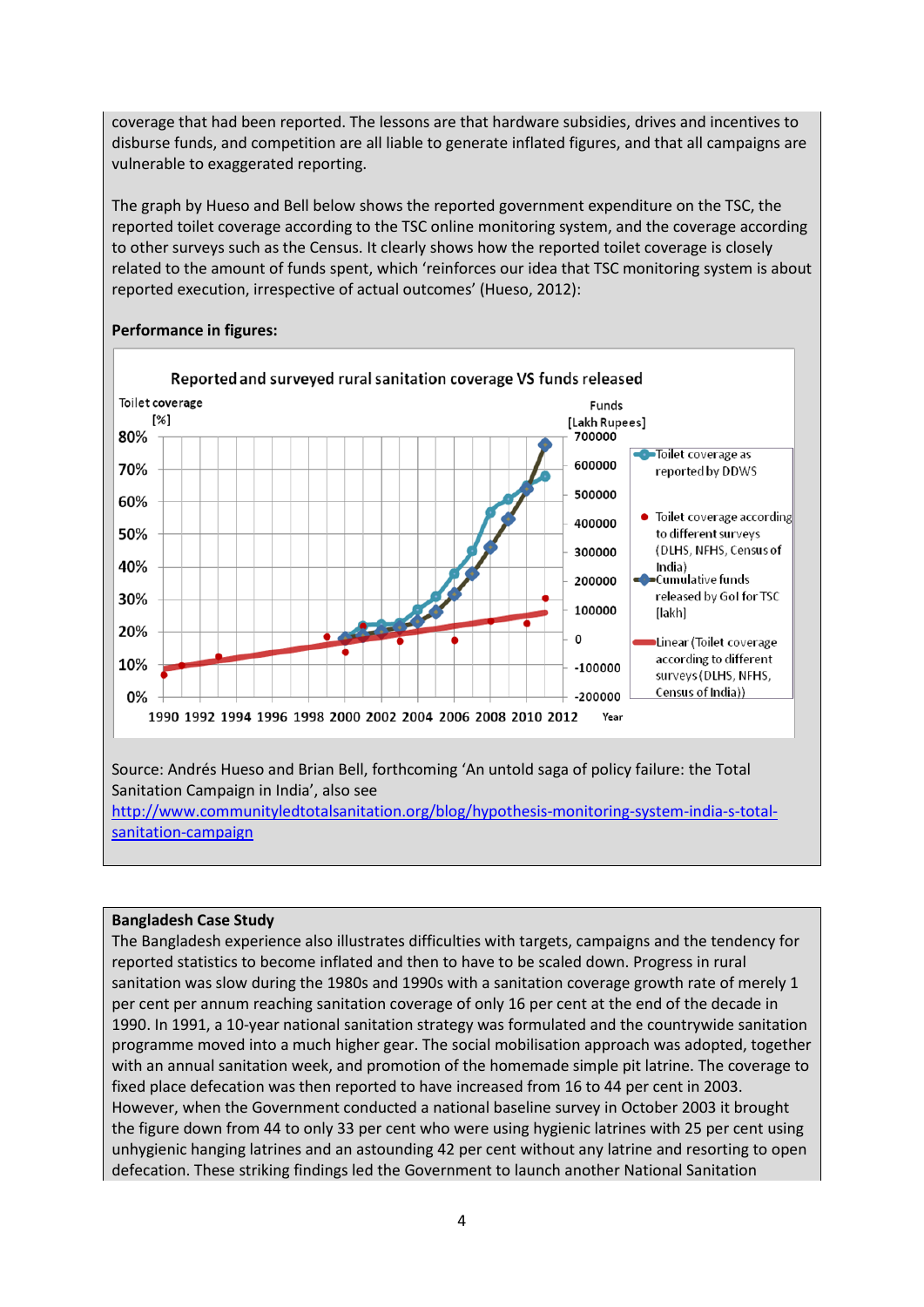Campaign in collaboration with donors and NGOs with the target of 100 per cent coverage by 2010. Coverage was then reported to have gone up from 33 to 80 per cent in June 2009 (updated information reported by Ministry of Local Government and Rural Development, with data collected and compiled by the National Sanitation Secretariat at Department of Public Health Engineering), together with a drastic reduction in open defecation, down from 42 per cent in 2003 to 7 in 2008 and 4 in 2010<sup>[3](#page-4-0)</sup>. Comparing the JMP figures for 2008 and 2010<sup>[4](#page-4-1)</sup> showed more modest rates of change, with improved sanitation up from 53 to 56 per cent, shared and other unimproved unchanged at 25 and 15 respectively and OD down from 7 to 4 per cent. The present government revised the target to achieve 100 per cent sanitation coverage by 2013. While there are issues of comparability of categories between surveys, these various findings indicate substantial achievement while at the same time justifying a degree of scepticism. The target for an ODF Bangladesh is now 2013. The political commitment to setting an ambitious target is tempered by the realism of taking account of the geographical difficulties, existing infrastructure and resource mobilisation.

## **4. Precautionary and corrective action**

- i. *Hold regular multi-stakeholder meetings at different levels to review progress, reflect, learn and decide on action*. This approach was adopted in Western Kenya when progress with CLTS was slow. It quickly proved its value, identifying what was wrong (too much triggering without adequate follow up) and what needed to be done (focus on follow up). This was a marked success. These regular meetings held at District and other levels bring together staff of different government departments, civil society organisations and other concerned stakeholders. They review progress, reflect critically on what has been learnt, and plan action (see Chiranjibi Tiwari with others 'Role of district level reflection and government leadership in scaling up CLTS: lessons from process monitoring of CLTS in Kenya', SNV Kenya).
- ii. *Undertake groundtruthing research.* Undertake field research at the early stages of establishing national policy and practice in order to understand the realities on the ground, and ensure learning from this is integrated into the plan, addressing difficulties encountered, lessons learnt and good practice. Continue to groundtruth and crosscheck to calibrate reality against reports. This made a significant contribution in Malawi. Field research was carried out in one area, TA Mkanda in Mchinji District, as a preliminary to the Government taking CLTS to scale. It found that extension workers were declaring communities with 80 per cent latrine coverage as ODF and a range of other deficiencies including in reporting: 'The DCT [District Coordinating Team] demands reports only when pushed by UNICEF officials to submit their data, which makes it difficult for them to collect and monitor all the required data, leading to incomplete or false reporting of figures'. This research proved timely and invaluable and contributed to improvements which became part of national policy and practice.

*Source: TA Mkanda CLTS Research: Summary Engineers Without Borders Canada, October 2010*

*iii. Support and introduce transparent community and other monitoring systems.* The experience with participatory monitoring has shown that communities are fully able and highly motivated to monitor progress towards ODF status and they can regularly track

<span id="page-4-0"></span><sup>&</sup>lt;sup>3</sup> Joint Monitoring Programme of UNICEF and WHO Progress on Drinking Water and Sanitation 2010 (for 2008 data) and 2012 (for 2010 data).<br><sup>4</sup> The Joint Monitoring Programme of UNICEF and WHO as above.

<span id="page-4-1"></span>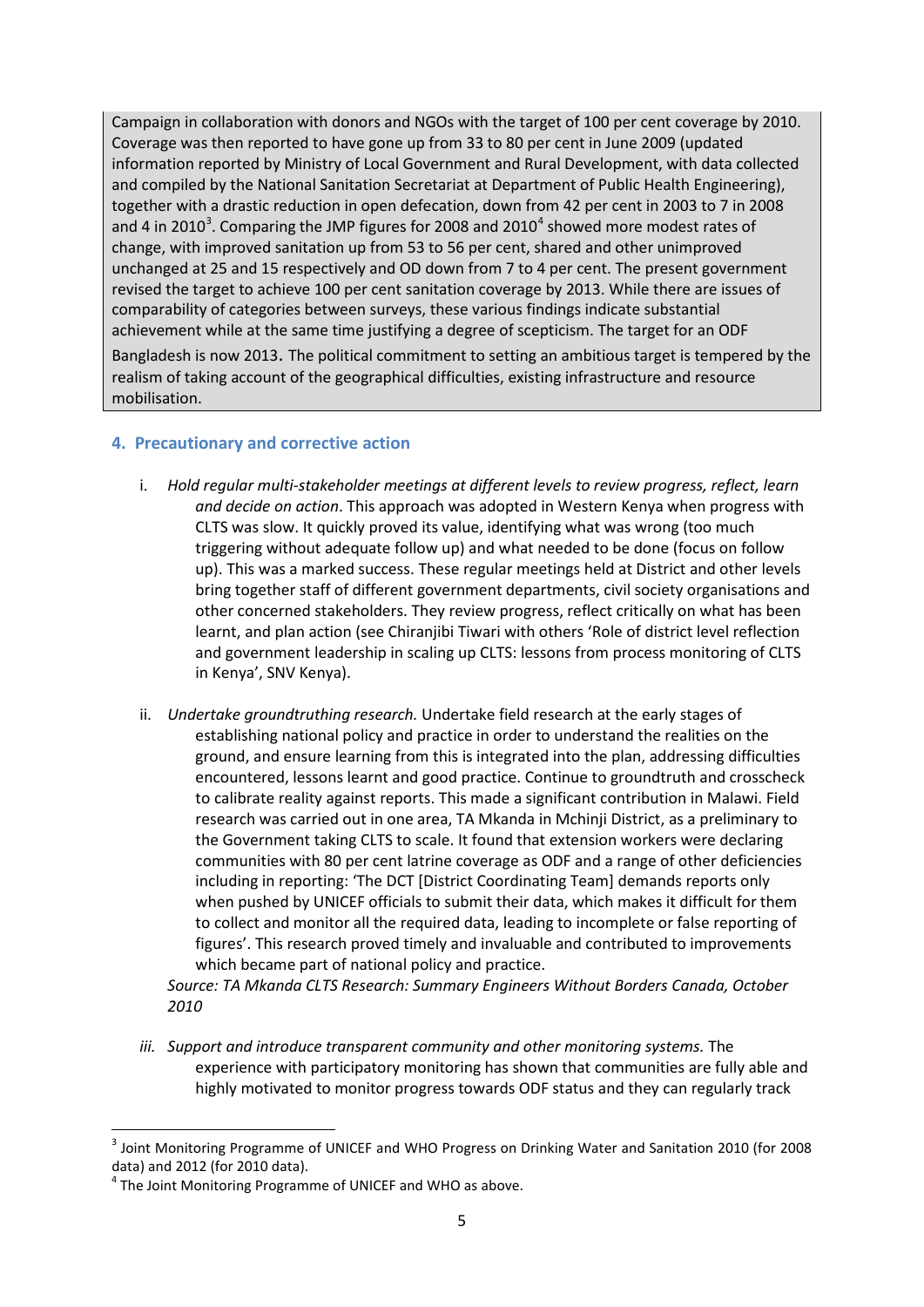changes in community access to improved sanitation.

**In Ethiopia,** community monitoring is carried out by Health Development Armies (HDA), a network of five households with a sixth one leading the group. The leader of a given HDA has to be exclusively a Model Family fulfilling 11 of the 16 Health Extension Program Packages including having and using a toilet, hand washing, safe management of water, sleeping under bed nets, etc. The leaders of the HDAs form Health Development Teams at hamlet level. A hamlet may have 8 – 12 villages and there may be 20 – 35 households in a village. The average family size may be taken as five. These structures supported by Health Extension Workers carry out monitoring.

A range of other monitoring systems have been piloted and adopted by Governments (see Briefing Note on *Verification, Certification and Re-Verification*). Among these, there are an increasing number of promising ICT systems (see Briefing Note on *Use of Information Communication Technology (ICT) in Monitoring*). To take one instance, in Indonesia an SMS reporting and monitoring system was introduced in 11 districts. The findings were that the system 1) was easier to operate than manual systems; 2) improved regular data flow; 3) drastically reduced the time to process data at each level; and 4) improved quality in real time through automatic consistency checks (Mukherjee et al, 2011). Transparency and open access to data is one means to assure crosschecking and accuracy.

- iv. *Build capacity to generate good data.* Ensure that those who are collecting data have a good understanding of what they are doing and the importance of the information they are collecting. Relevant capacity building and suitable incentives should be provided, together with regular feedback should be given to them by their supervisors
- *v. Recognise and reward those who honestly report shortcomings.* Introduce and implement incentive systems that recognise and reward honest and accurate reporting especially where reported performance falls short of the targets set. Reporting 'failure', which includes not reaching targets and other shortcomings and the reasons for these, needs to be appreciated for its honesty and not penalised, providing it is accompanied by what has been learnt, and remedial action needed, recommended and being taken.
- vi. *Let the rewards to communities be dignity, pride, self-respect, convenience and other benefits rather than financial or material.* Experience has been that rewards to individuals, particularly where these are monetary, have been counterproductive.
- vii. *If there are rewards, let them be to institutions not individuals.* If there are rewards, they should be to institutions (communities, schools, health offices etc) rather than invididuals. Wherever there are rewards, verification by third parties who have no interest at all in the reward becomes more important than ever.
- viii. *Take steps to assure impartial, informative and constructive verification*. This includes: verification being carried out by third parties who do not have an interest in positive outcomes; monitoring verification data to check that show a credible balance between communities ODF and not yet ODF; and the process being a constructive experience for communities (see Briefing Note on *Verification, Certification and Re-verification*)

#### **5. Resource gaps**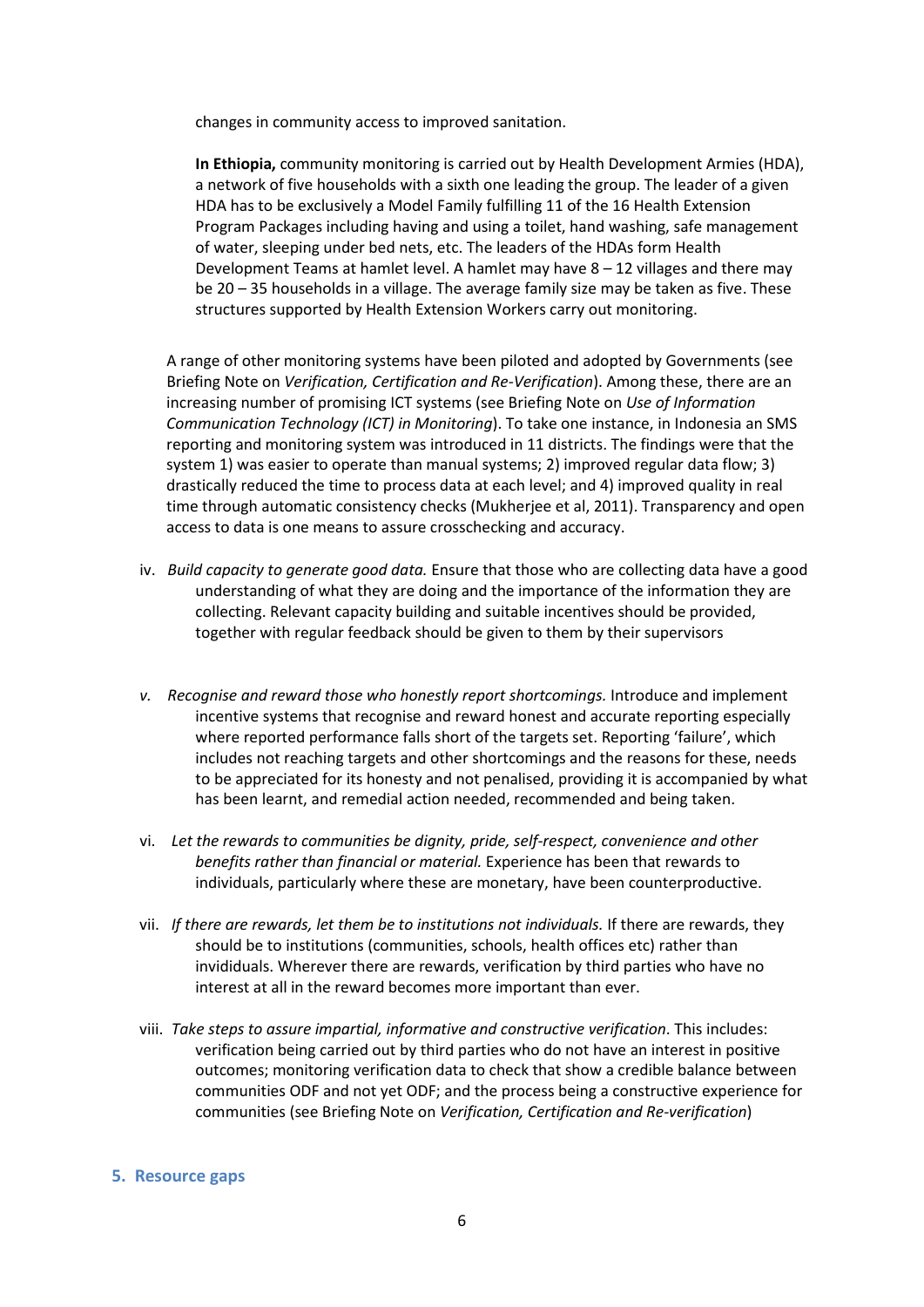To ensure adequate resources, strategies need to be mainstreamed in government policies and backed up with adequate budget provision. Savings in reduction of diarrhoeal and other faecallyrelated diseases can support the arguments for budget allocations from Ministries of Finance and Local Government. Reviewing a range of experiences, a major conclusion is that most countries that have set targets are facing serious resource gaps and the mobilisation of adequate resources requires a considerable and additional effort that has often not been factored in to strategies and plans.

To support the case for adequate resources, road maps have a key part to play. They have to include resource requirements and mobilisation, with special emphasis on adequate and often increased government funding for sanitation and hygiene promotion. Ambitious but realistic targets together with indications of how they can be achieved can back the case for adequate budget allocations. These should be allocated from Government resources and budgets, where necessary supplemented by donor agencies.

## **Knowledge gaps for further action and innovation**

Two can be flagged:

- Innovative and simple ways of reporting that respond to context and existing infrastructure. There is a need to look at the various reporting tools and systems and to continue to test and introduce systems that capture the key indicators in a simple format (see Briefing Note on *Monitoring Indicators: Post Triggering and Post-ODF*).
- Finding effective ways to get different implementing partners to report systematically, regularly and harmoniously within countries.

## **Recommendations/ ideas**

The group's guiding checklist of key requirements is:

- $\triangleright$  Comprehensive planning is required, taking into consideration resource constraints and mobilisation.
- $\triangleright$  Countries should have an ODF plan whose contents should comprise the following:
	- On-going resource mobilisation and advocacy
	- Policy and government ownership
	- Situational analysis: baselines/needs/gap analysis
	- Definition of ODF and a written method ODF protocol i.e. a design for ODF achievement
	- Learning framework
	- Well defined monitoring framework (indicators, sources of information, frequency, monitoring tools)
	- Clearly defined annual targets, actions and milestones
	- A simple way of collecting and analysing data
	- Considerations of equity and inclusion
	- Safeguards against inflated ODF figures, process indicators
	- Sufficient budget for follow up visits

#### **Sources**